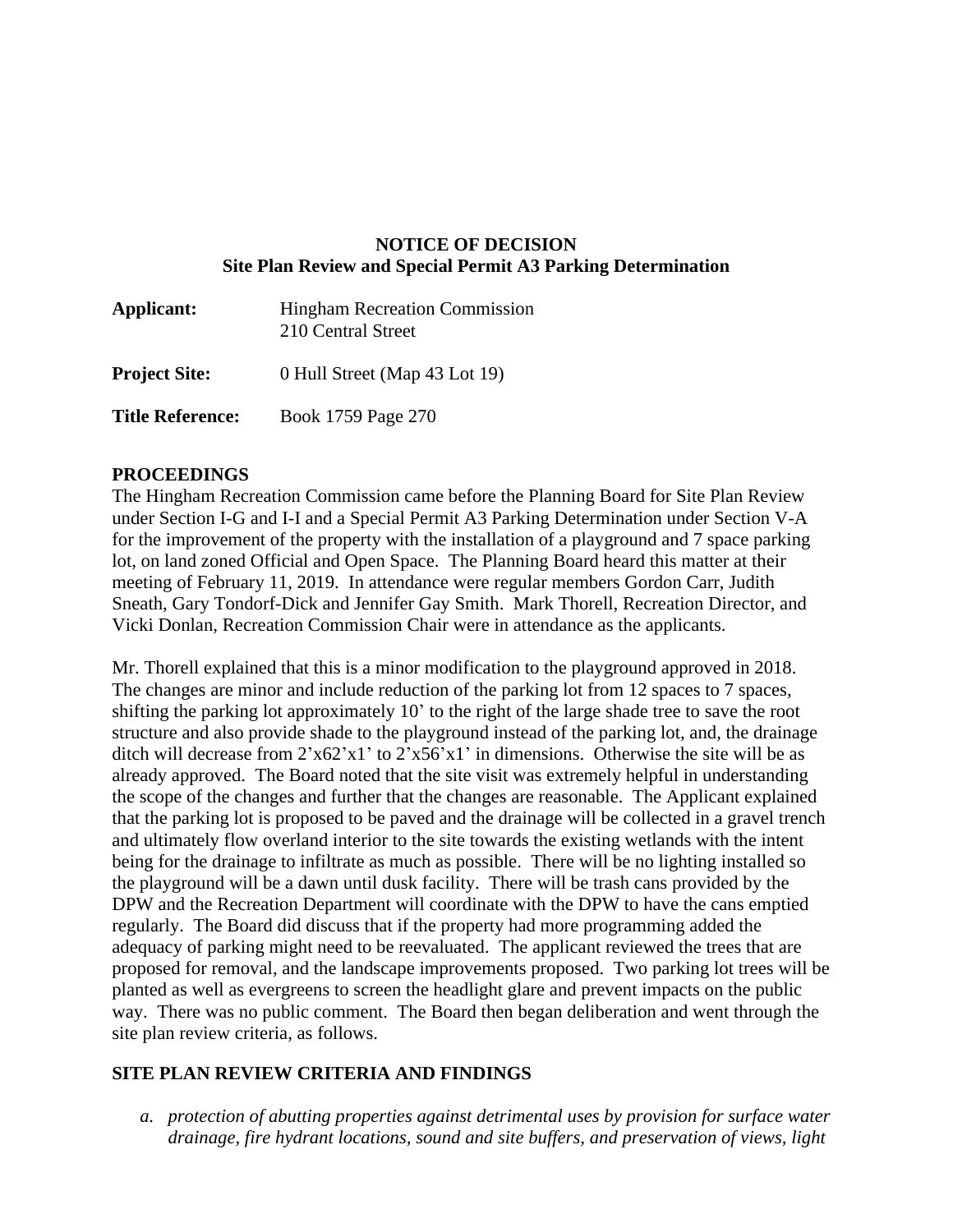*and air, and protection of abutting properties from negative impacts from artificial outdoor site lighting.*

The Board found that the drainage will still be retained on site and infiltrated via a stone trench with the excess flowing overland, ultimately to a wetland. This project is not expected to worsen drainage conditions off-site. No outside lighting is proposed.

*b. convenience and safety of vehicular and pedestrian movement within the site and on adjacent streets; the location of driveway openings in relation to traffic or to adjacent streets, taking account of grades, sight distances and distances between such driveway entrances, exits and the nearest existing street or highway intersections; sufficiency of access for service, utility and emergency vehicles;*

The Board found that if development or programming on the site is proposed to increase a traffic study will be required as part of the modification. The Board also found that a paved walkway to access the playground as shown on the original plan will remain.

*c. adequacy of the arrangement of parking, loading spaces and traffic patterns in relation to the proposed uses of the premises; compliance with the off-street parking requirements of this By-Law;*

The Board found that a Special Permit A3 parking determination on adequacy of parking is required, and that the parking lot is being reduced from 12 spaces to 7 spaces but will still have a handicapped accessible parking space. The Board found that this use isn't expected to be a big traffic generator and that two parking lot trees will be planted as well as the evergreens as previously proposed.

*d. adequacy of open space and setbacks, including adequacy of landscaping of such areas;*

The Board found that the site is mostly undisturbed and the parking lot size is being reduced.

*e. adequacy of the methods of disposal of refuse and other wastes resulting from the uses permitted on the site*

The Board found that the Recreation Commission will work with the DPW to provide trash cans and empty them regularly.

*f. prevention or mitigation of adverse impacts on the Town's resources, including, without limitation, water supply, wastewater facilities, energy and public works and public safety resources;*

The Board found this not applicable.

*g. assurance of positive storm water drainage and snow-melt run-off from buildings, driveways and from all parking and loading areas on the site, and prevention of erosion, sedimentation and storm water pollution and management problems through site design and erosion controls in accordance with the most current versions of the Massachusetts Department of Environmental Protection's Storm Water Management Policy and Standards, and Massachusetts Erosion and Sediment Control Guidelines.*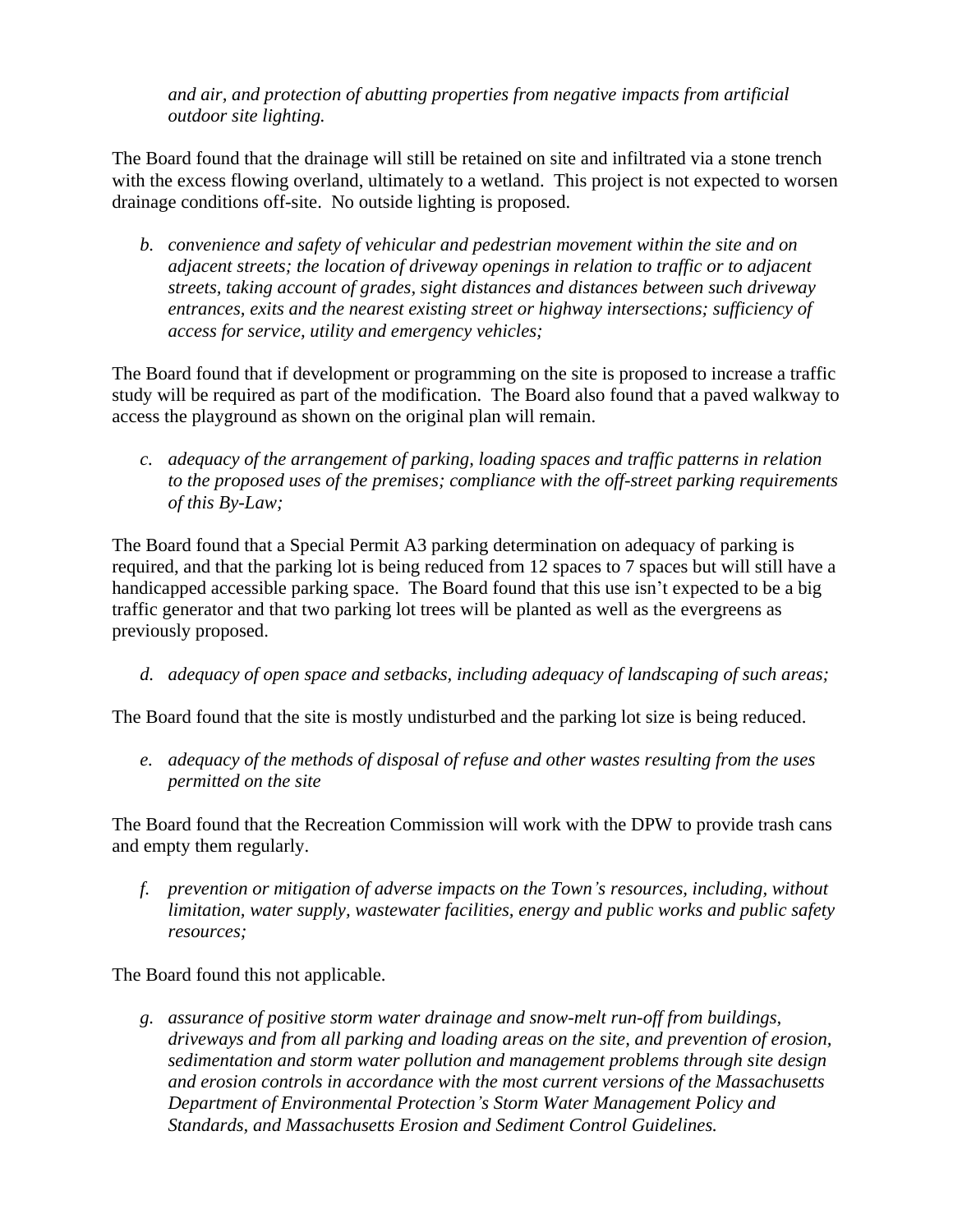The Board found that the drainage will be infiltrated on site or allowed to run overland and soak in naturally, and the peer review engineer reviewed and signed off on drainage design during the original review process. This modification will reduce the amount of impervious surfaces and the drainage ditch remains largely the same and in the same location as the original approval.

*h. protection of natural and historic features including minimizing: the volume of cut and fill, the number of removed trees of 6 inches caliper or larger, the removal of stone walls, and the obstruction of scenic views from publicly accessible locations;* 

The Board found that this modification helps preserve the large tree as required by the Board by shifting the location of the playground  $\sim 10'$  to the north.

*i. minimizing unreasonable departure from the character and scale of buildings in the vicinity or as previously existing on or approved for the site.* 

The Board found that no buildings are proposed. This is a large natural site that has been used for recreational purposes for years. Used to be flooded in winter for ice skating. The playground equipment is low profile in nature.

# **SPECIAL PERMIT A3 CRITERIA AND FINDINGS**

*a) The parking is sufficient in quantity to meet the needs of the proposed Project;*

The Board found that The Board finds that 7 parking spaces as proposed is sufficient to meet the needs of the small playground as proposed, and that The parking would not likely be sufficient if additional programming was added to the site.

*b) Pedestrian access and circulation has been provided for;*

Yes.

*c) New driveways have been designed to maximize sightline distances to the greatest extent possible;*

The Board found that Yes, this is a low traffic generator and the users will be traveling at a low speed. They also found that because this is a daytime use visibility should be good and as such there is no lighting on site.

*d) It is impractical to meet these standards and that a waiver of these regulations will not result in or worsen parking and traffic problems on-site or on the surrounding streets, or adversely affect the value of abutting lands and buildings; and*

The Board found that this is not applicable.

*e) The granting of relief is consistent with the intent of this By-Law and will not increase the likelihood of accident or impair access and circulation.*